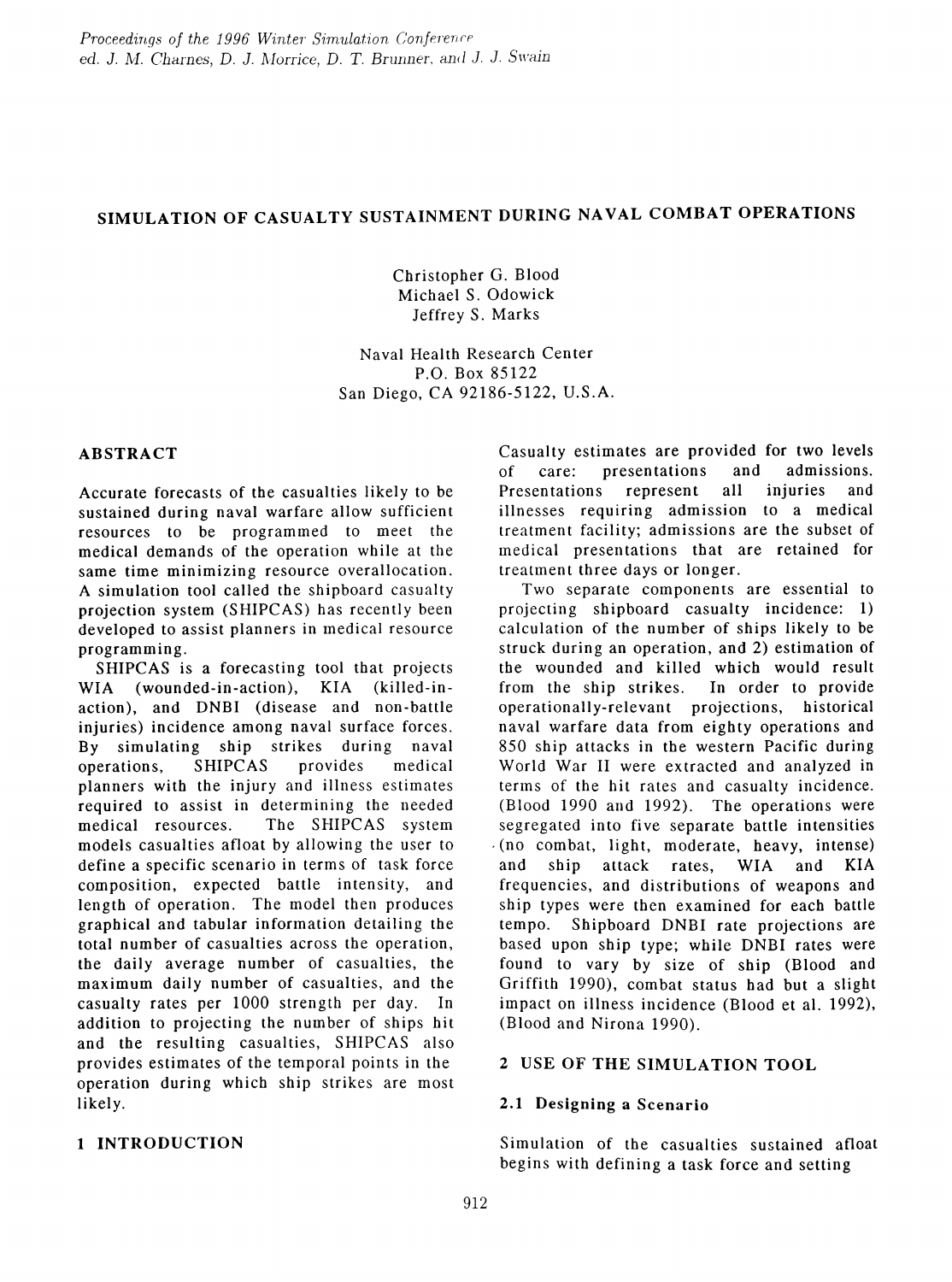the operational parameters. To choose the ship types involved in the scenario, TASKFORCE is selected under the EDIT option. From this submenu, selection of MAJOR COMBATANTS brings up a screen for selection of the warships to be included in the task force. The options provided include Destroyers, Carriers, Frigates, and Cruisers. In addition to the major combatants, the task force may also include auxiliary ships. The number of auxiliary ships are specified in the same manner as for tbe major combatants.

Once the composition and size of task force have been set, the user returns to the main menu. Then the operational scenario may be defined by selecting SCENARIO under the EDIT option. The resulting screen permits the user to assign a battle intensity level and to designate the length of the operation. The choices for battle intensity are None, Light, Moderate, Heavy, and Intense. Lastly, the user enters the length of the operation on this screen in terms of the number of days the operation will last.

# 2.2 Running the Model

After the required user input has been entered into the model, the simulation may be executed under the RUN option in one of two modes: RUN mode yields casualty data based on a single simulation of the user-defined operational scenario; ITERATE mode computes mean casualty statistics across a number of simulated operations. The "single" simulation mode provides 1) tabular information on the ships hit and the weapons involved, 2) a table of casualties sustained by ship type, 3) a graph projecting temporal points in the operation in which the ship hits occur, 4) a graph delineating casualty sustainment over time, and 5) summary statistics across the operation. "ITERATE" option mode requires the user to designate the number of iterations of the simulated scenario across which the casualty statistics will be calculated. The projection program then computes means across the iterations for the number of sbip bits, frequencies and rates of WIA, frequencies and rates of KIA, maximum daily casualty load, and total operational casualty load. A tabular

display of projected DNBI (disease and nonbattle injury) frequencies and rates, for each ship type in the task force, is available in both RUN and ITERATE mode.

# 2.3 Viewing the Results

The VIEW option from the main menu allows the user to choose from HIT DISTRIBUTION, CASUALTY DISTRIBUTION, DNBI DISTRIBUTION, and SUMMARY STATISTICS sub-options to view the output of the model. The HIT DISTRIBUTION is available separately for major combatant sbips and auxiliary vessels.

Additional information in the form of a graphical display of the number of hits that occurred each day of the operation can be obtained by selecting the GRAPH button.

The second choice of viewing options is the CASUALTY DISTRIBUTION screen. This window depicts WIA and KIA frequencies, and rates per 1000 strength per day for both combat and auxiliary ships. A graphical display of the projected casualties on a daily basis is available . by selection of the GRAPH button

The DNBI DISTRIBUTION screen is similar to the CASUALTY DISTRIBUTION screen except that it provides tabular information on the disease and non-battle injuries projected to occur during the operation. The last option within the VIEW menu is the SUMMARY screen. This option provides a tabular display of summary statistics across the operation. These statistics include mean daily casualty frequencies and mean casualty rates per 1000 strength per day as well as the maximum single day casualty load and total operation casualty load.

# 3 STATISTICAL BASIS AND MODELING METHODOLOGY

# 3.1 Hit Rates and Battle Intensity

Ship bit rates were computed for each of the eighty WWII operations analyzed. Because large numbers of ships were involved in many operations and relatively few ships were actually struck, rates were computed as hits per 100 ship days ((Hits/Ships\*Days)\*100). The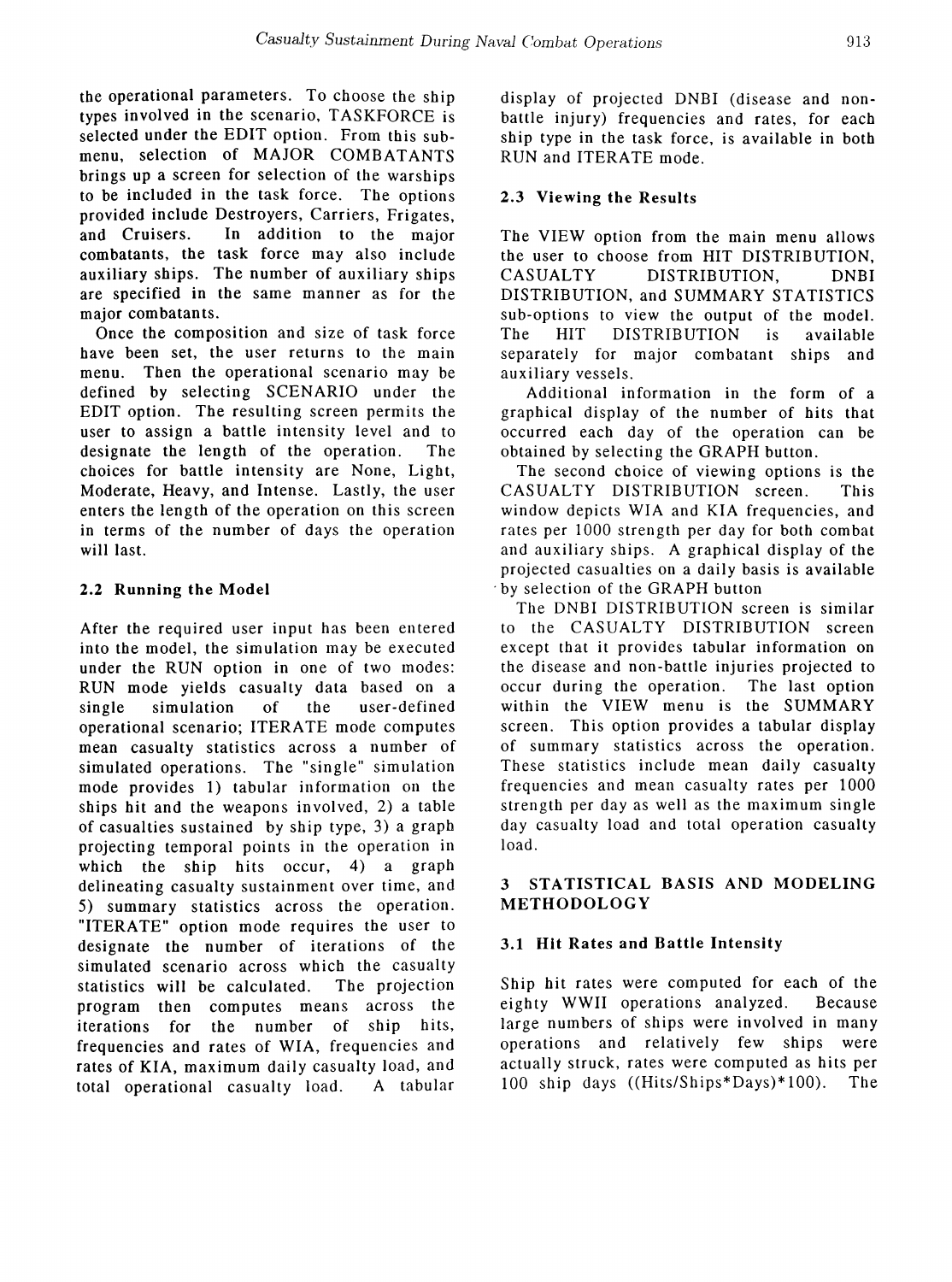data across all operations yielded a range of 0.0 to 50.00 hits per 100 ship days. These rates were partitioned into five groups of near equal observations to represent the varying battle intensities required by medical resource models. The range and mean ship hit rate for each battle intensity level are:

|                 | RANGE            | MEAN    |
|-----------------|------------------|---------|
| <b>NONE</b>     | 0.0000           | 0.0000  |
| <b>LIGHT</b>    | 0.0295 to 0.2579 | 0.1739  |
| <b>MODERATE</b> | 0.2738 to 0.6095 | 0.4297  |
| <b>HIGH</b>     | 0.7067 to 3.8462 | 1.0236  |
| <b>INTENSE</b>  | 5.8824 to 50.000 | 11.7798 |

The first step that the SHIPCAS program performs is the simulation of the number of hits that occur for the user-designed scenario. Variates from a normal distribution are generated around the estimated parameters of the hit rate for the chosen battle intensity to determine the number of hits occurring during the operation. Statistically, this process is represented by equation  $(1)$ :

$$
H = (Y/100)S \tag{1}
$$

 $H =$  the number of hits (in the hypothetical operation),

 $Y \sim N(m,s)$ , variates from a normal distribution,

 $m =$  mean number of hits per 100 ship days (from the empirical data),

 $s =$  standard deviation of the number of hits per 100 ship days (from the empirical data),

 $S =$  the number of days in the operation.

## 3.2 Timing of Hits

where:

The next process is simulation of the temporal points in the operation when each of the hits occurred. Analysis of the empirical data allowed the computation of a mean inter-arrival time between bits (3.8 days). Random deviates based on this mean and drawn from an exponential distribution then provide projected days in the operation on which each hit occurs. Equation  $(2)$  symbolizes this process.

$$
T \sim \exp(o(b), \tag{2}
$$

 $T =$  inter-arrival time,

 $b =$  estimated mean of the exponential distribution.

#### 3.3 Ship Hit Determination

Examination of the distribution of the ship types that were attacked during the historical scenarios, as well as their overall presence, provides the foundation for the ship hit determinations within tbe SHIPCAS model. The relative risks of each ship type were computed to control for the amount of days of exposure. The distributions of hit percentage, total ship days percentage, and relative risk were:

| Combatant     | % of hit ships | Ship days % | Relative Risk |
|---------------|----------------|-------------|---------------|
| Destroyers    | 55.4           | 57.3        | 0.97          |
| Carriers      | 15.7           | 12.3        | 1.28          |
| Frigates      | 8.2            | 20.4        | 0.40          |
| Cruisers      | 20.6           | 9.9         | 2.08          |
|               |                |             |               |
| Auxiliaries   | % of hit ships | Ship days % | Relative Risk |
| Cargo         | 7.1            | 6.2         | 1.14          |
| Mine Sweepers | 32.0           | 15.9        | 2.01          |
| Torpedo Boats | 30.6           | 24.5        | 1.25          |
| Tank Landing  | 27.2           | 43.0        | 0.63          |

To account for the relative risk of ships in the user defined scenario, equation (4) shows how each empirically computed risk was weighted by the number of ships the user chose of that type:

$$
r_k = n_k x_k \tag{4}
$$

. where:

 $k =$  each individual ship category (i.e., destroyers, carriers, etc.),

 $r_k$ = the weighted relative risk for ship type k in the user defined task force,

 $n_k$ = the number of ships of category k in the task force,

 $x_k$  = the relative risk of a ship of category k.

The probability of any individual ship in the task force being hit is then calculated in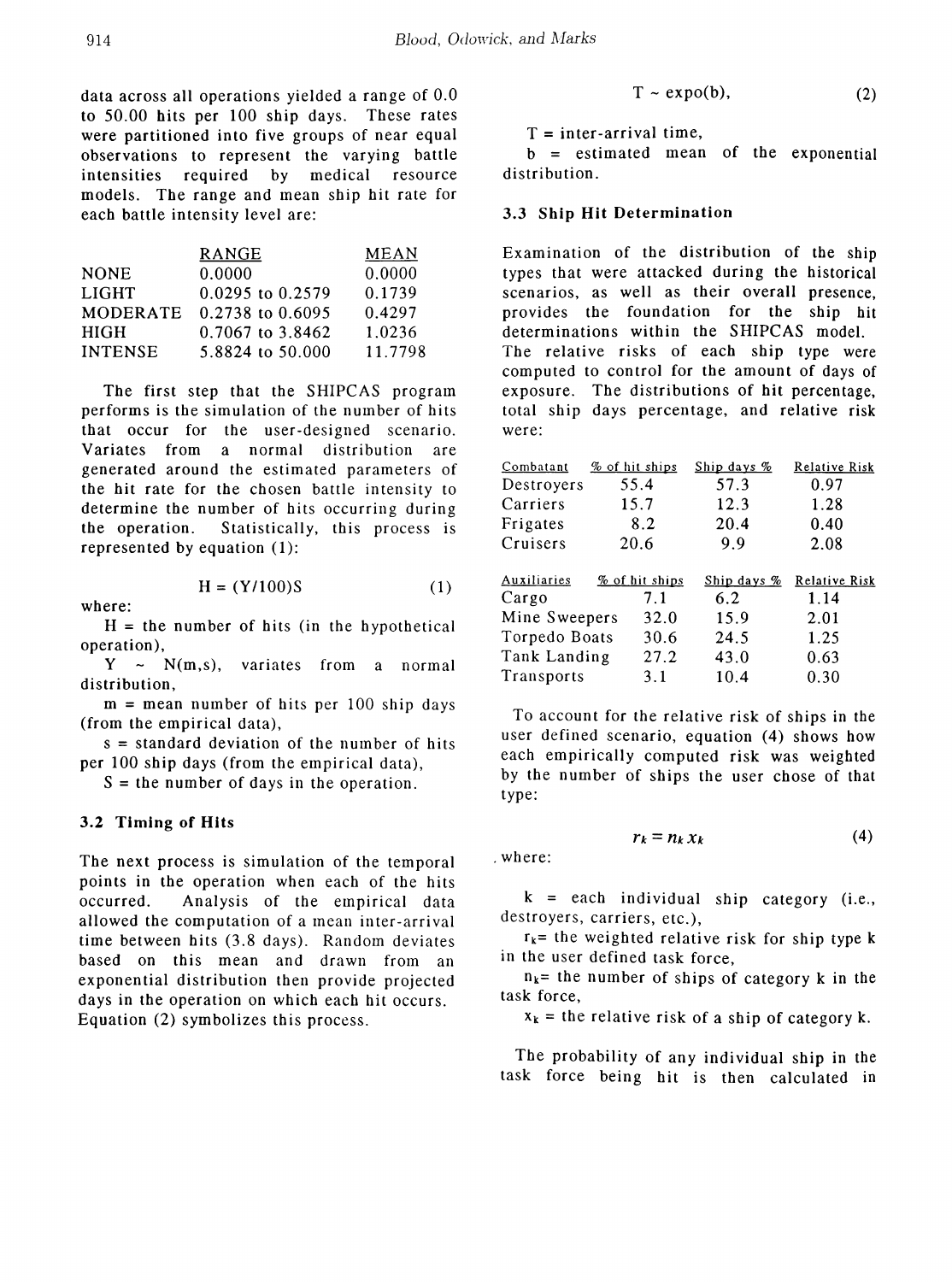equation (5) by dividing the relative risk of a ship of that type by the aggregated weighted risks of all ship types:

$$
Y_i = x_i / \sum_k r_k \tag{5}
$$

where:

 $i =$  the category of the target ship (i.e., destroyer, carrier, etc.),

 $Y_i$  = the probability of an individual ship of type i being hit,

 $x_i$  = the relative risk of a ship of category i,

 $k = each individual ship category (i.e.,$ destroyers, carriers, etc.),

 $r_k$  = the weighted relative risk for ship type k in the user defined task force.

With the individual ship probabilities normalized to 100 percent, they are then aggregated to form a continuous distribution between 0 and 1. A uniform random variate is then chosen between 0 and 1 to determine which ship is struck for each hit during the operation.

#### 3.4 Weapon Determination

The next step in the shipboard casualty simulation process is designation of the weapon type associated with each hit. Again using the empirical data, distributions of attacks by weapons, ships, and battle intensity levels were analyzed and percentage distributions were computed for 1) each weapon by ship combination, 2) weapons within each battle intensity level, and 3) overall weapon distribution. These percentage distributions were determined from a matrix of weapon probabilities for each weapon hitting each ship type during each battle intensity. For cells where no events have occurred, a value for each weapon type was determined using equation (6) as follows:

$$
\mathbf{W}_{\mathbf{m}j\mathbf{k}} = \mathbf{O}_{\mathbf{m}} + (\mathbf{I}_{\mathbf{m}j} \cdot \mathbf{O}_{\mathbf{m}}) + (\mathbf{T}_{\mathbf{m}\mathbf{k}} \cdot \mathbf{O}_{\mathbf{m}}) \qquad (6)
$$

where:

 $m =$  weapon,

 $j =$  battle intensity,

 $k =$ ship type,

 $W_{mjk}$  = weapon m percent with battle intensity j and ship k,

 $O_m$  = overall proportion of weapon m striking any ship,

 $I_{mj}$  = proportion of weapon m striking during an operation of j battle intensity,

 $T_{mk}$  = proportion of weapon m striking ship type k.

Combining the probabilities of the different weapon and ship type combinations, as with ship type determination alone, yields a distribution between  $0$  and  $1$ . A uniform random deviate is then chosen to determine the specific weapon that strikes the ship.

#### 3.5 WIA and KIA

Empirical data (Blood 1992) indicating the numbers of WIA and KIA sustained in various attacks were used to calculate the average number of casualties for different "weapon by ship" combinations. Goodness of fit analysis indicated that shipboard WIA and KIA incidence are best represented by a Poisson . process symbolized in equation (7). SHIPCAS, therefore, yields its wounded and killed projections by drawing a random number from a Poisson process based on the mean frequency of casualties for each weapon by ship combination.

$$
X \sim \text{Poisson}(l) \tag{7}
$$

where:

X is tbe projected casualties (WIA or KIA) with estimated parameter 1.

In addition to these casualties, analysis of the historical data provided information on casualties that occur during operations that are not dependent upon a ship being hit. These "background" casualties, which may result from events such as the firing of weapons, near misses, or defensive maneuvers, are derived by drawing a random deviate from a normal distribution surrounding the mean background casualties observed for tbat particular battle . intensity. Once the total numbers of casualties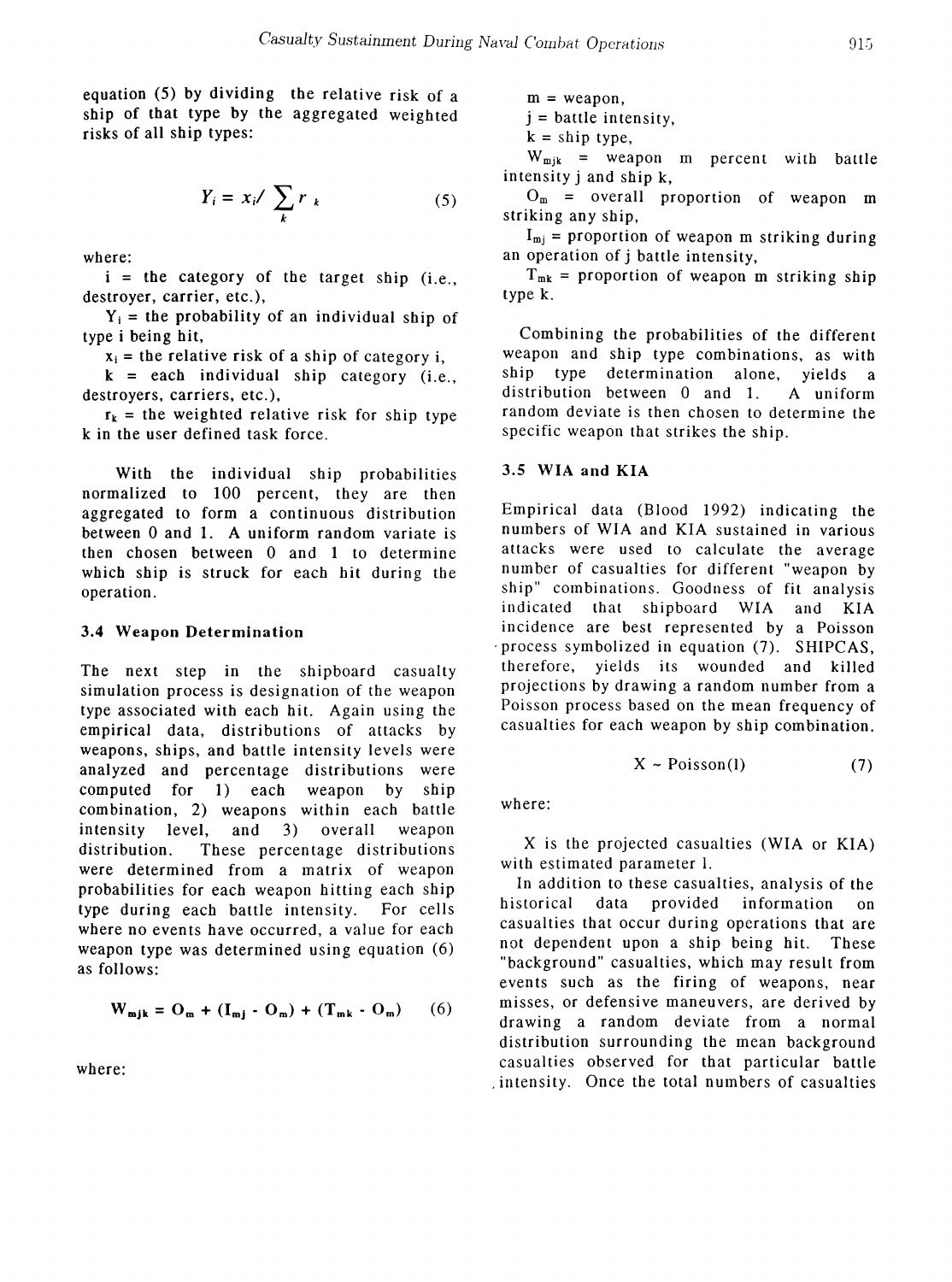are projected, the WIA and KIA rates per 1000 strength per day are computed based on the crew complements of each ship.

# 3.6 Disease and Non-battle Injuries

Studies have indicated that ship type is a significant factor in disease and non-battle injury incidence while combat status had little practical effect on DNBI incidence. Rates of DNBI, therefore, are averaged across the different ship types in the task force and provide the basis for the simulation of disease and non-battle injury rates. Mean rates of DNBI incidence are transformed into frequencies, based on the designated length of the operation and the crew complements, and DNBI projections are then generated by drawing a deviate from a normal random distribution. This quantity is then partitioned into a disease component and a non-battle injury component based on distributions observed in the empirical data (Blood et al. 1992).

# 4 CONCLUSION

The shipboard casualty projection system simulates casualties likely to be sustained during various naval combat scenarios. Run in "single" simulation mode, SHIPCAS accurately depicts the variability in ship hit rates and casualty incidence witnessed in previous naval engagements. Deriving projections from "multiple" iterations of a single scenario successfully approximates the mean ship hit rates and casualty sustainment of the empirical data. These forecasts may, in turn, be used as input to the types of models which determine the specific bed, supply, and health care personnel requirements (Systems Research 1992 and Galarza 1987). It is noted that these projections are based on ship structures and weapon systems which have since undergone significant technological advances. Currently, data from a subject matter expert panel of weapons system and ship structure engineers are being used to modify the SHIPCAS model projections to reflect the technological advances in these areas.

# REFERENCES

- Blood, C. G. 1990. Shipboard and ground troop casualty rates among navy and marine corps presonnel during world war II operations. Report No. 90-16. Naval Health Research Center, San Diego, CA.
- Blood, C. G., and D. K. Griffith. 1990. Ship size as a factor in illness incidence among U.S. navy vessels. *Military Medicine* 155(7):310- 314.
- Blood, C. G., and C. B. Nirona. 1990. Outpatient illness incidence aboard U.S. navy ships during and after the Vietnam conflict. *Military Medicine 155(10):472-* 476.
- Blood, C. G. 1992. Analyses of battle casualties by weapon type aboard U.S. navy warships. *Military Medicine* 157(3):124- 130.
- Blood, C. G., W. M. Pugh, E. D. Gauker, and D. M. Pearsall. 1992. Comparisons of wartime and peacetime disease and nonbattle injury rates aboard ships of the royal british navy. *Military Medicine* 157( 12):641-644.
- Galarza, J. G. Using the deployable medical systems clinical data base for material requirements. Presentation to *Army* Operations Research Symposium (AORS XXVI). Fort Lee, VA. October 1987.
- Systems Research and Applications Corporation: Preliminary software requirements for the medical planning and execution system of joint operation planning execution system. TR-91-674-0234.1. January 1992.

# AUTHOR BIOGRAPHIES

CHRISTOPHER G. BLOOD is head of the Operations Research Division at the Naval Health Research Center (NHRC) in San Diego, California. He has been involved in analyzing ground and ship-based casualty incidence from past operations and is active in the development of medical planning tools to project casualty incidence in future scenarios and the related medical resource requirements. Mr. Blood is a member of the Military Operations Research Society.